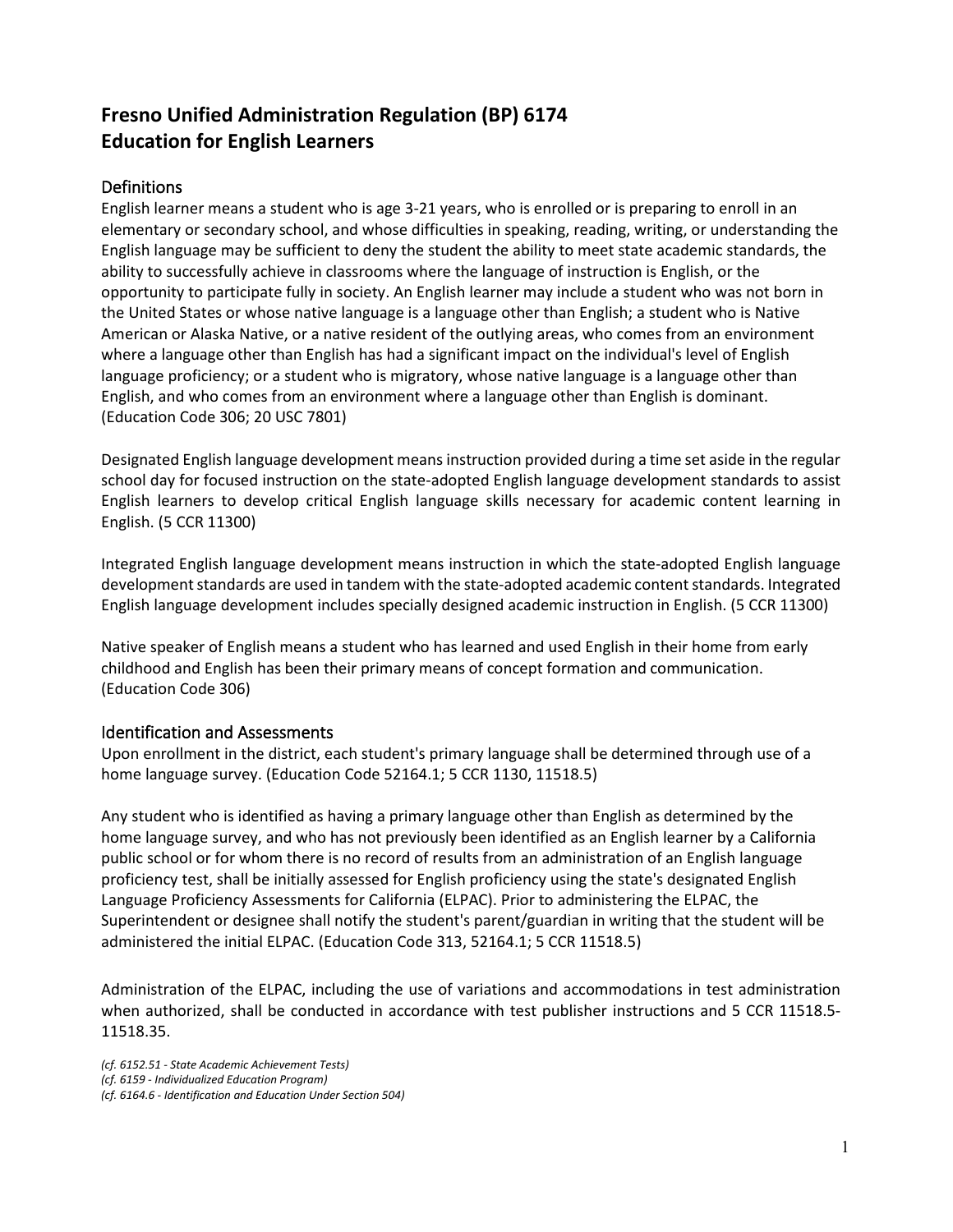Based on the initial assessment, the student shall be classified either as initially fluent in English proficient or as an English learner. The Superintendent or designee shall notify the student's parent/guardian, in writing, of the results of the ELPAC initial assessment within 30 calendar days after the student's date of initial enrollment, or, if administered prior to the student's initial dateof enrollment, up to 60 calendar days prior to such enrollment, but not before July 1 of the school year of the student's initial enrollment. The notice shall indicate whether the student met the ELPAC initial assessment criterion for proficiency and include the district's contact information for use if the parent/guardian has questions or concerns regarding the student's classification. (5 CCR 11518.5)

Each year after a student is identified as an English learner and until they are redesignated as English proficient, the summative assessment shall be administered to the student during a four-month period after January 1 as determined by the California Department of Education. (Education Code 313)

The Superintendent or designee shall notify parents/guardians of their child's results on the summative assessment of the ELPAC within 30 calendar days following receipt of the results from the test contractor or, if the results are received from the test contractor after the last day of instruction for the school year, within 15 working days of the start of the next school year. (Education Code 52164.1; 5 CCR 11518.15)

#### *(cf. 5145.6 - Parental Notifications)*

#### Parental Notifications

The parent/guardian of a student participating in, or identified for participation in, a language instruction program supported by federal Title I or Title III funds shall receive notification of the assessment of the student's English proficiency. Such notice shall be provided not later than 30 calendar days after the beginning of the school year or, if the student is identified for program participation during the school year, within two weeks of the student's placement in the program. The notice shall include all of the following: (Education Code 313.2, 440; 20 USC 6312)

1. The reason for the identification of the student as an English learner and the need for placement in a language acquisition program

2. The level of English proficiency, how the level was assessed, and the status ofthe student's academic achievement

3. Adescriptionofthelanguageacquisitionprograminwhichthestudentis,orwillbe,participating, including a description of all of the following:

- a. Themethodsofinstructionusedintheprogramandinotheravailableprograms,includinghow such programs differin content, instructional goals, andthe use of English and a native language in instruction
- b. Themannerinwhichtheprogramwillmeettheeducationalstrengthsandneedsofthestudent
- c. The mannerin which the program will help the student develop English proficiency and meet age- appropriate academic standards for grade promotion and graduation
- d. The specific exit requirements for the program, the expected rate of transition from the program into classes not tailored for English learners, and the expected rate of graduation from secondary school ifapplicable
- e. When the student has been identified forspecial education, the manner in which the program meets the requirements of the student's IEP

4. Asapplicable,theidentificationofastudentasalong-termEnglishlearneroratriskofbecomingalongtermEnglishlearner,asdefinedinEducationCode313.1,andthemannerinwhichtheprogramfor English language development instruction will meet the educational strengths and needs of such studentsand helpsuchstudentsdevelopEnglishproficiencyandmeetage-appropriateacademic standards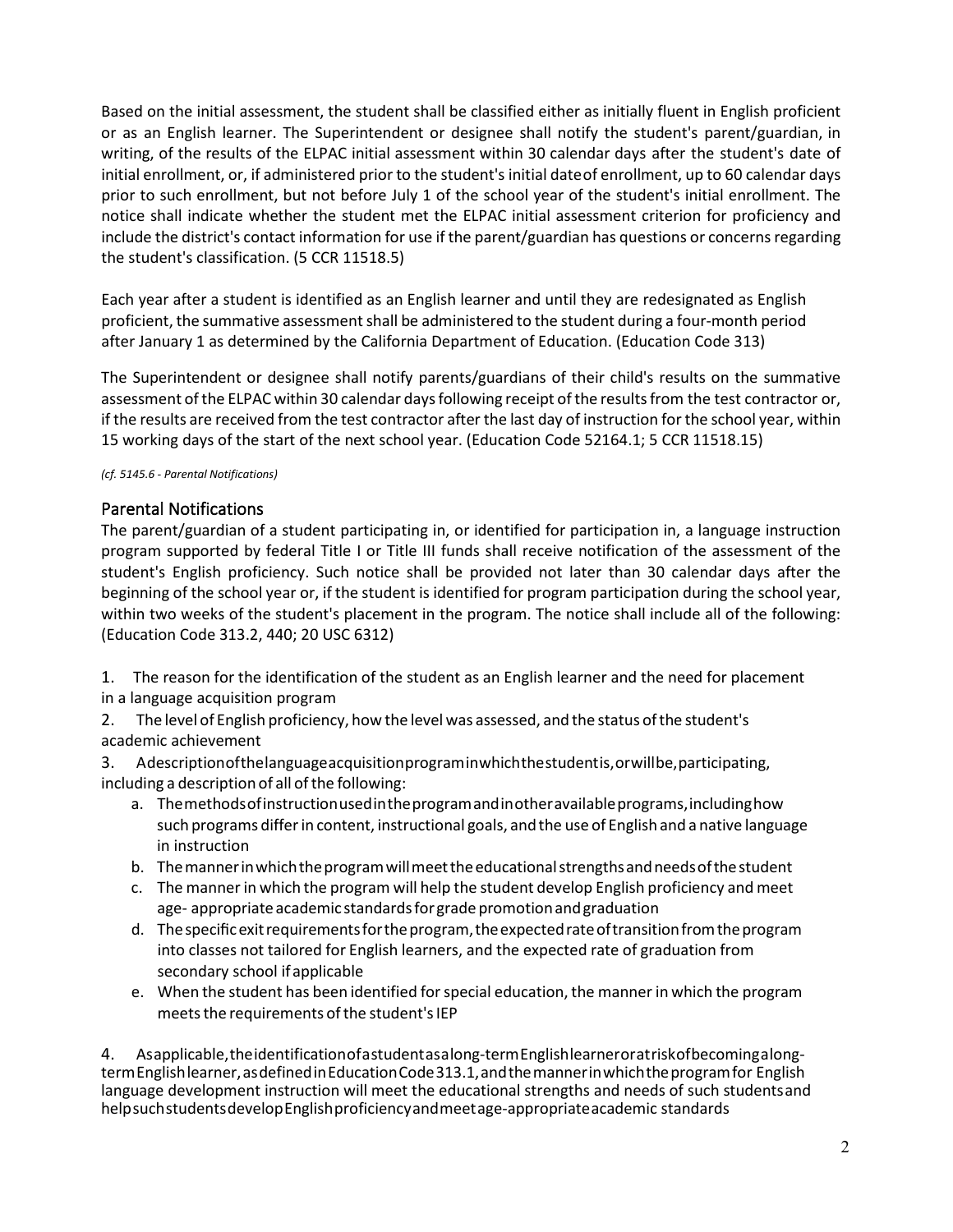5. Information about the parent/guardian's right to have the student immediately removed from a program upon the parent/guardian'srequest

6. Informationregardingaparent/guardian'soptiontodeclinetoenrollthestudentintheprogramorto choose another program or method of instruction, if available

7. Information designed to assist a parent/guardian in selecting among available programs, ifmore than one program or method is offered

### Language Acquisition Programs

Whenever parents/guardians of enrolled students, and those enrolled for attendance in the next school year, request that the district establish a specific language acquisition program in accordance with Education Code 310, such requests shall be addressed through the following process: (5 CCR 11311)

1. The school shall make a written record of each request, including any request submitted verbally, that includes the date of the request, the names of the parent/guardian and student making the request, a general description of the request, and the student's grade level on the date of the request. As needed, the school shall assist the parent/guardian in clarifying the request. All requests shall be maintained for at least three years from the date of the request.

2. The school shall monitor requests on a regular basis and notify the Superintendent or designee when the parents/guardians of at least 30 students enrolled in the school, or at least 20 students in the same grade level, request the same or a substantially similar type of language acquisition program. If the requests are for a multilingual program model, the district shall consider requests from parents/guardians of students enrolled in the school who are native English speakers in determining whether this threshold is reached. Submissions should be turned into the Department of English Learner Services, 2348 Mariposa Street, Fresno, CA 93721 or [englishlearners@fresnounified.org](mailto:englishlearners@fresnounified.org)

3. If the number of parents/guardians described in item #2 is attained, the Superintendent or designee shall:

- a. Within 10 days of reaching the threshold, notify the parents/guardians of students attending the school, the school's teachers, administrators, and the district's English learner parent advisory committee and parent advisory committee, in writing, of the requests for a language acquisition program
- b. Identify costs and resources necessary to implement any new language acquisition program, including, but not limited to, certificated teachers with the appropriate authorizations, necessary instructional materials, pertinent professional development for the proposed program, and opportunities for parent/guardian and community engagement to support the proposed program goals
- c. Within 60 calendar days of reaching the threshold number of parents/guardians described in item #2 above, determine whether it is possible to implement the requested language acquisition program and provide written notice of the determination to parents/guardians of students attending the school, the school's teachers, and administrators
- d. If a determination is made to implement the language acquisition program, create and publish a reasonable timeline of actions necessary to implement the program. If a determination is made that it is not possible to implement the program, provide a written explanation of the reason(s) the program cannot be provide

The district shall notify parents/guardians at the beginning of each school year or upon the student's enrollment regarding the process to request a language acquisition program, including a dual-language immersion program, for their child. The notice shall also include the following: (5 CCR 11309, 11310)

- 1. A description of the programs provided, including structured English immersion
	- The district is currently offering the following two programs:
		- **Structured English Immersion Program: A language acquisition program for English learners in** which nearly all classroom instruction is provided in English, but with curriculum and a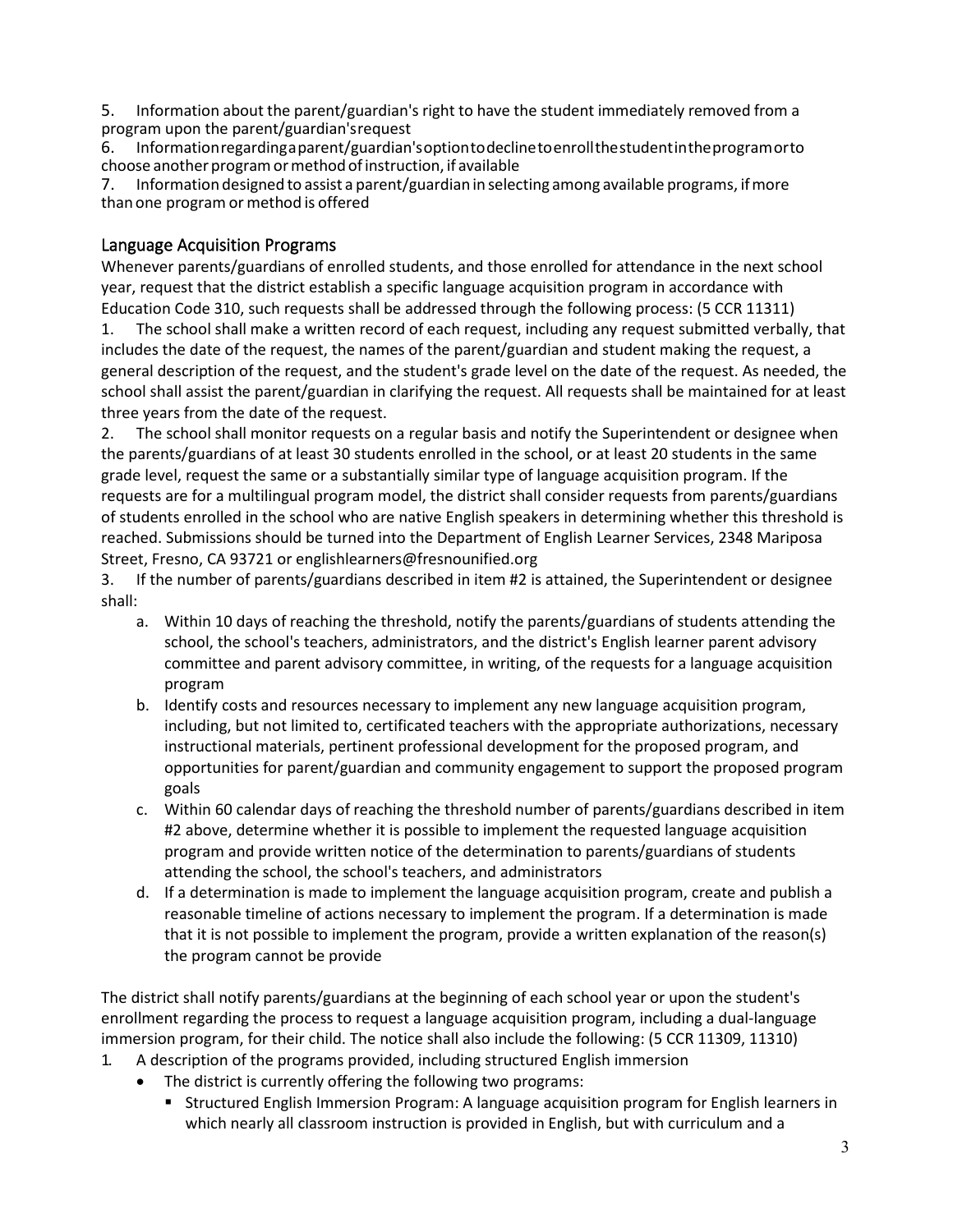presentation designed for students are offered Designated ELD and provided access to grade level academic subject matter content with integrated ELD.

- Dual-Language Immersion (DLI) Program: Also referred to as Two-Way Immersion. A language acquisition program that provides language learning and academic instruction for native speakers of English and native speakers of Spanish with the goals of high academic achievement, first and second language proficiency, and cross-cultural understanding. This program begins in Transitional Kindergarten/Kindergarten (TK/K) and continues to eighth grade and include native language being taught)
- 2. Identification of any language to be taught in addition to English when the program includes instruction in a language other than English – currently Spanish
- 3. The manner in which the program is designed using evidence-based research and includes both designated and integrated English language development
- 4. The manner in which the district has allocated sufficient resources to effectively implement the program, including, but not limited to, certificated teachers with the appropriate authorizations, necessary instructional materials, pertinent professional development, and opportunities for parent/guardian and community engagement to support the program goals
- 5. The manner in which the program will, within a reasonable period of time, lead to language proficiency and achievement of the state-adopted content standards in English and, when the program includes instruction in another language, in that other language
- 6. The process to request establishment of a language acquisition program not offered at the school
- 7. For any dual-language immersion program offered, the specific languages to be taught. The notice also may include the program goals, methodology used, and evidence of the proposed program's effectiveness.

The district shall provide additional and appropriate educational services to English learners for the purposes of overcoming language barriers and academic deficits in other areas of the core curriculum. (5 CCR 11302)

## Reclassification

English learners shall be reclassified as fluent English proficient when they are able to comprehend, speak, read, and write English well enough to receive instruction in an English-only classroom and make academic progress at a level substantially equivalent to that of students of the same age or grade whose primary language is English and who are in the regular course of study. (Education Code 52164.6)

The procedures used to determine whether an English learner shall be reclassified as fluent English proficient shall include, but not be limited to: (Education Code 313; 52164.6;5 CCR 11303)

- 1. Assessment of English language proficiency using an objective assessment instrument, including, but not limited to, the ELPAC
- 2. Participation of the student's classroom teacher and any other certificated staff with direct responsibility for teaching or placement decisions related to thestudent
- 3. Parent/guardian involvement, including:
	- a. Notice to parents/guardians oflanguage reclassification and placement, including a description of thereclassificationprocessandtheparent/guardian'sopportunitytoparticipate
	- b. Encouragement of parent/guardian participation in the district's reclassification procedure, including seeking parent/guardian opinion and consultation during the reclassification process
- 4. Student performance on an objective assessment of basic skills in English that shows whether the student is performing at or near grade level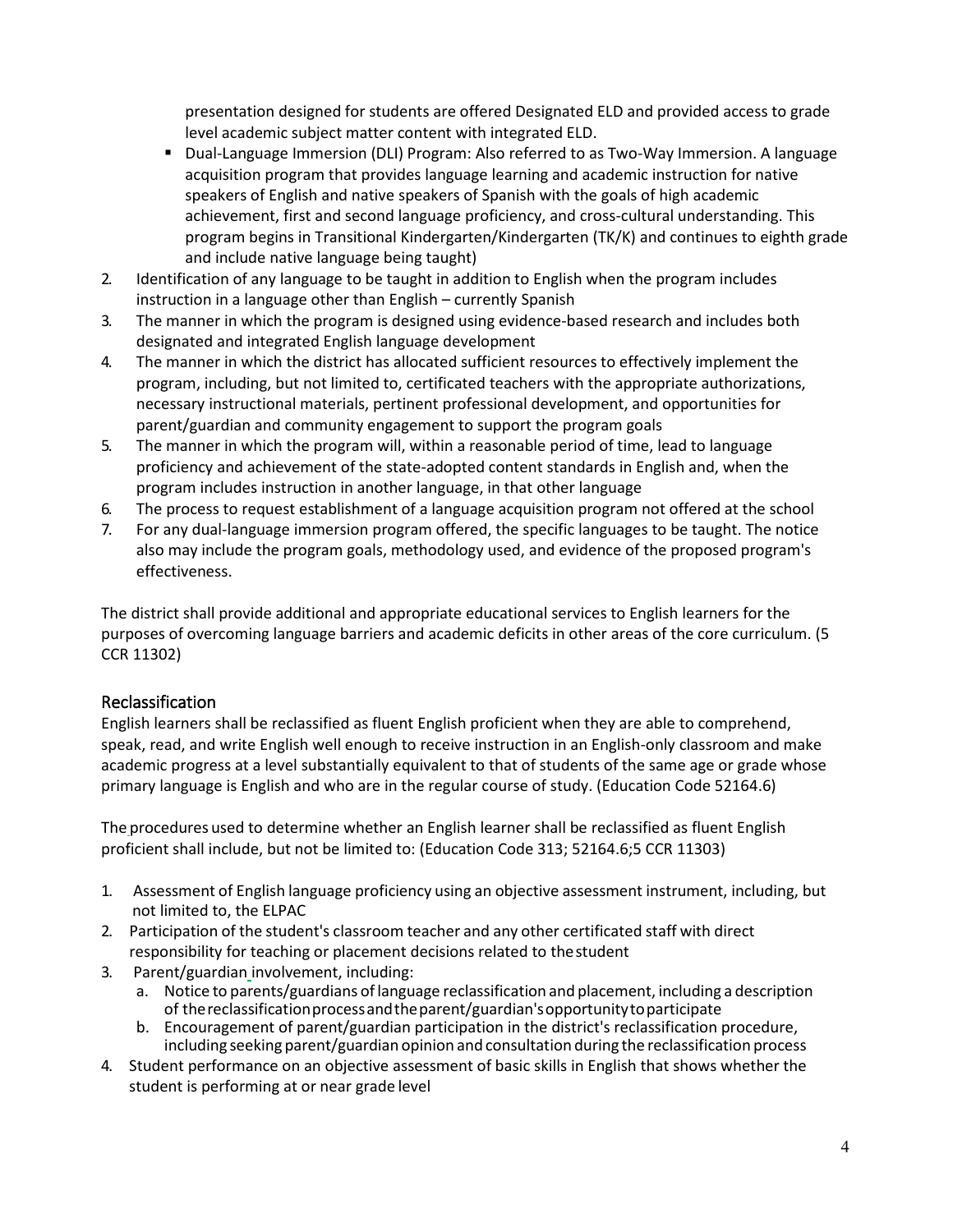The student's language proficiency assessments, the participants in the reclassification process, and any decisions regardingreclassificationshallberetainedinthestudent'spermanentrecord.(5CCR11305)

The Superintendent or designee shall monitor the progress of reclassified students to ensure their correct classification and placement. (5 CCR 11304)

The Superintendent or designee shall monitor students for atleast four years following their reclassification to ensure correct classification and placement and to determine whether any additional academic support is needed.

### Advisory Committees

A school-level English Learner Advisory Committee (ELAC) shall be established when there are more than 20 English learner students at the school. Parents/guardians of English learners, elected by parents/guardians of English learners at the school, shall constitute committee membership in at least the same percentage as English learners represent of the total number of students in the school. The school may designate for this purpose an existing school-level advisory committee provided that it meets these criteria for committee membership. (Education Code 52176; 5 CCR 11308)

The ELAC shall be responsible for assisting in the development of a schoolwide needs assessment, recommending ways to make parents/guardians aware of the importance of school attendance, and advising the principal and school staff in the development of a detailed master plan for English learners for the individual school and submitting the plan to the Board of Trustees for consideration for inclusion in the district master plan. (Education Code 52176)

When the district has more than 50 English learners, the Superintendent or designee shall establish a District English Learner Advisory Committee (DELAC), the majority of whose membership shall be composed of parents/guardians of English learners who are not employed by the district. Alternatively, the district may use a subcommittee of an existing districtwide advisory committee on which parents/guardians of English learners have membership in at least the same percentage as English learners represent of the total number of students in the district. (Education Code 52176)

The DELAC shall advise the Board on at least the following tasks: (5 CCR 11308)

- 1. Developing a district master plan for education programs and services for English learners, taking into consideration the school site plans for Englishlearners
- 2. Conducting a districtwide needs assessment on a school-by-school basis
- 3. Establishing a district program, goals, and objectivesfor programs and services for English learners
- 4. Developing a plan to ensure compliance with applicable teacher or instructional aiderequirements
- 5. Administrating the annual language census
- 6. Reviewing and commenting on the district's reclassification procedures
- 7. Reviewing and commenting on the required written parental/guardian notifications

*(cf. 0420 - School Plans/Site Councils) (cf. 1220 - Citizen Advisory Committees) (cf. 5020 - Parent Rights and Responsibilities) (cf. 6020 - Parent Involvement)*

In order to assist the advisory committee in carrying out its responsibilities, the Superintendent or designee shall ensure that committee members receive appropriate training and materials. This training shall be planned in full consultation with the members. (5 CCR 11308)